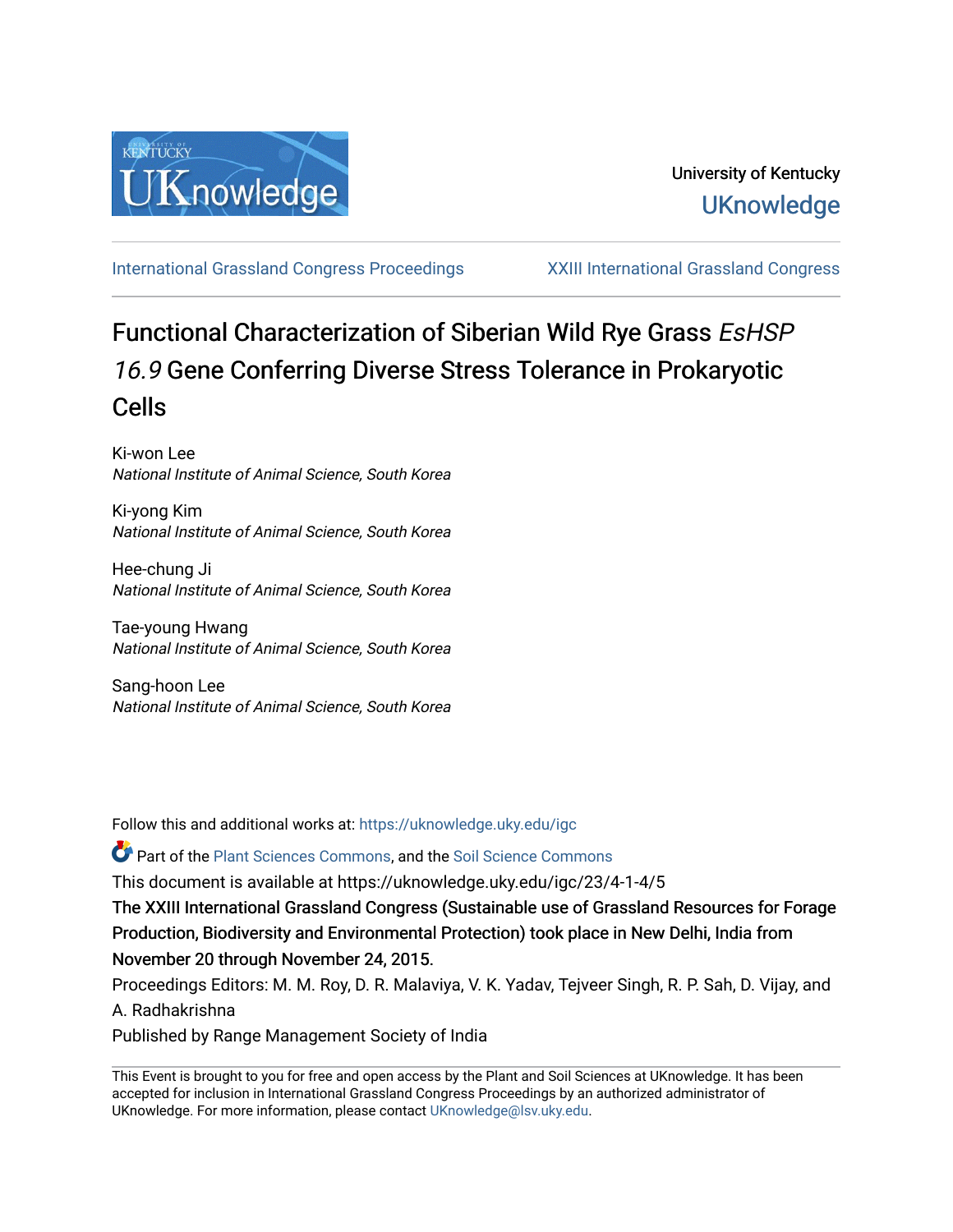Paper ID: 532 Theme: 4. Biodiversity, conservation and genetic improvement of range and forage species Sub-Theme: 4.1. Plant genetic resources and crop improvement

## **Functional characterization of Siberian wild rye grass EsHSP 16.9 gene conferring diverse stress tolerance in prokaryotic cells**

**Ki-Won Lee, Ki-Won Lee, Ki-Yong Kim, Hee Chung Ji, Tae Young Hwang, Sang-Hoon Lee** National Institute of Animal Science, Cheonan, Korea Corresponding author e-mail: [kiwon@korea.kr](mailto:kiwon@korea.kr)

**Keywords:** Abiotic stress, Molecular chaperone, Siberian wild rye grass, Small heat shock, Tolerance

## **Introduction**

Siberian wild rye (*Elymus sibiricus* L.) is a perennial, caespitose, and self-pollinating grass indigenous to Northern Asia and also is widely distributed from Northern Europe to Japan. The plant shows strong environmental adaptability with tolerance to drought and cold; thus, it is often used as forage resources (Yan *et al*., 2007). Environmental stresses caused by global warming are acknowledged to be as a serious issue in agriculture due to reductions of crop productivity (Ahuja *et al*., 2010). Genetic natural breeding of Siberian wild rye would potentially increase the productivity of forage crops; however, genetic studies on this grass have yet to be conducted. Heat shock proteins (Hsps) are the well characterized stress inducible proteins playing as molecular chaperones in prokaryotes and eukaryotes. We have also identified two differently localized small Hsps: rice chloroplastic and alfalfa mitochondrial Hsps confer tolerance to oxidative and heat stresses in tall fescue and to salinity and arsenic stresses in *E. coli*, tobacco, and tall fescue, respectively (Lee *et al*., 2012a; Lee *et al*., 2012b). Here, we cloned the small *Hsp16.9* gene from various heat stress-induced fragments in Siberian wild rye using differentially expressed gene (DEG) analysis. We examined the mRNA expression of *EsHsp16.9*, *in vitro* molecular chaperone activity and *in vivo* stress tolerance by using a prokaryotic system against diverse environmental stresses.

### **Materials and Methods**

**Plant materials and growth conditions:** Seeds of Siberian wild rye were collected from Ulaanbaatar, Mongolia. Seeds were planted in pots containing Horticulture Nursery medium and grown in a growth chamber maintained at 25°C with a light intensity of 400 µmol  $m^{-2}$  s<sup>-1</sup> and a 14-h photoperiod.

**Isolation of EsHsp16.9:** Four-week-old seedlings were subjected to 42°C heat treatments or 25°C non-treatment (control) for 6 h. After treatment, leaves were harvested and frozen with liquid nitrogen. Total RNA was isolated from the leaf tissues of treated and control plants using TRIzol reagent (Qiagen, CA, USA). Using the GeneFishing<sup>TM</sup> DEG kit (Seegene, South Korea), *EsHsp16.9* was isolated using an annealing control priming-based polymerase chain reaction method, as described by Lee *et al*., 2012c.

**Sequence analyses:** The nucleotide and deduced amino acid sequences and the conserved domain were analyzed using NCBI-BLAST (http://blast.ncbi.nlm.nih.gov/Blast.cgi) and Bioedit (version 7.2.3) software. The isoelectric point (pI) and molecular weight (Mw) of EsHsp16.9 were calculated using the Compute pI/Mw tool in ExPASy [\(http://web.expasy.org/compute\\_pi/\)](http://web.expasy.org/compute_pi/). Amino acid sequences of small Hsps in *Arabidopsis* and homologs of EsHsp16.9 from different plant species were retrieved from the GenBank<sup>TM</sup> database after a homology search using blastp in NCBI-BLAST. Multiple sequence alignment was performed using ClustalX2 and GeneDoc (version 2.7) software. A phylogenetic tree was constructed by the neighbor joining method with 1000 bootstrap replicates by software MEGA6.0 [\(http://www.megasoftware.net\)](http://www.megasoftware.net/).

**Abiotic stress treatments to Siberian wild rye plants:** Four-week-old Siberian wild rye seedlings were exposed to conditions of drought (withdrawing irrigation), heat  $(42^{\circ}C)$ , cold  $(4^{\circ}C)$ , salt (NaCl, 300 mM), copper (CuSO<sub>4</sub>, 500 µM), cadmium (CdCl<sub>2</sub>, 500 µM), arsenate (Na<sub>2</sub>HAsO<sub>4</sub>·7H<sub>2</sub>O, 500 µM), methyl viologen (MV, 1 mM), and hydrogen peroxide  $(H<sub>2</sub>O<sub>2</sub>$ , 10 mM). For heat and cold treatments, seedlings were transferred into a temperature-controlled growth chamber (42 or 4°C). For salt and heavy metal treatments, seedlings were irrigated with water containing indicated concentrations of salt and heavy metals. For MV and  $H_2O_2$  treatments, leaf segments were floated on water containing indicated concentrations of MV and  $H_2O_2$ . Stress-treated plants were harvested, frozen in liquid nitrogen and maintained at -80 $^{\circ}$ C until use.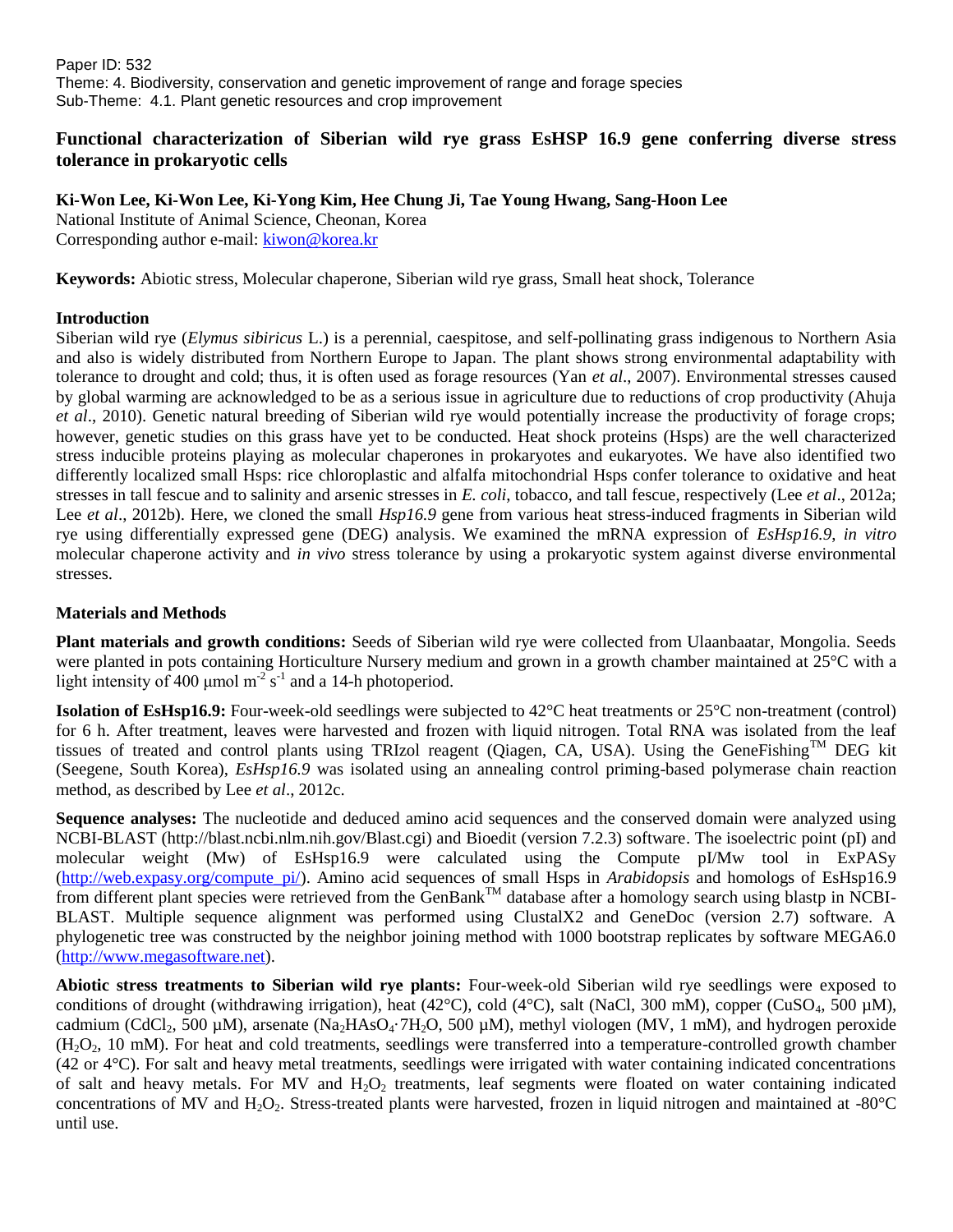**Northern blot analysis:** To investigate transcriptional expression of the *EsHsp16.9* gene in response to various abiotic stressors, total RNA was isolated from stress-treated leaves using TRIzol reagent (Qiagen, CA, USA). The extracted total RNA (10 μg) was fractionated by electrophoresis on a 1.2% agarose gel containing formaldehyde and then blotted onto a Hybond-N<sup>+</sup> nylon membrane (Amersham, Little Chalfont, UK). The blots were hybridized overnight at 65°C with a <sup>32</sup>Plabeled probe, which is PCR-amplified *EsHsp16.9* gene.

#### **Results and Discussion**

Small heat shock proteins (Hsps) are one of most conserved molecular chaperones that protect stress-inducible denaturation of substrates in living organisms. Small Hsps consist of a large subfamily categorized by subcellular localization ranging in size from 12 to 40 kDa. Here, we identified and characterized a small Hsp 16.9 gene (*EsHsp16.9*) from Siberian wild rye (*Elymus sibiricus* L.). *EsHsp16.9* is a 456-bp cDNA with an open reading frame predicted to encode a 151-amino acid protein. It possesses a conserved a-crystallin domain, which is a unique domain for small Hsps; shares high sequence similarity with cytosolic class I small Hsps among the small Hsp subfamily in *Arabidopsis*; and is close (96% similarity) to small Hsp in wheat. Northern blot analysis showed that *EsHsp16.9* transcripts were enhanced by heat, drought, arsenate, methyl viologen, and  $H_2O_2$  treatments. Moreover, we expressed and purified recombinant EsHsp16.9 proteins in *Escherichia coli* to confirm its activity as a molecular chaperone. We found that recombinant EsHsp16.9 exhibits effective molecular chaperone activity, as determined by inhibition of thermal aggregation of malate dehydrogenase (MDH), which is broadly used as a model substrate. In addition, *in vivo* stress tolerance was examined using the *E. coli* system, which showed that cells overexpressing *EsHsp16.9* grew better in the presence of NaCl, arsenate, and polyethylene glycol whereas cells harboring an empty vector retarded growth. These data suggest that EsHsp16.9 belongs to cytosolic class I small Hsps and acts as a molecular chaperone that could enhance stress tolerance in living organisms.



**Fig. 1. Amino acid sequence comparison and phylogenetic analysis of EsHsp16.9 with small Hsps from different plant species. (A)** Alignment of *Elymus sibiricus* Hsp16.9 (EsHsp16.9) protein with homologs from *Hordeum vulgare* (Hsp17; ADW78607), *Zea mays* (Hsp16.9 class I; NP\_001150783), *Triticum monococcum* (Hsp17; CAM96547), *Aegilops longissima* (Hsp16.9; CAM96537), *Setaria italica* (Hsp16.9 class I; XP\_004968026), *Oryza sativa* (Hsp;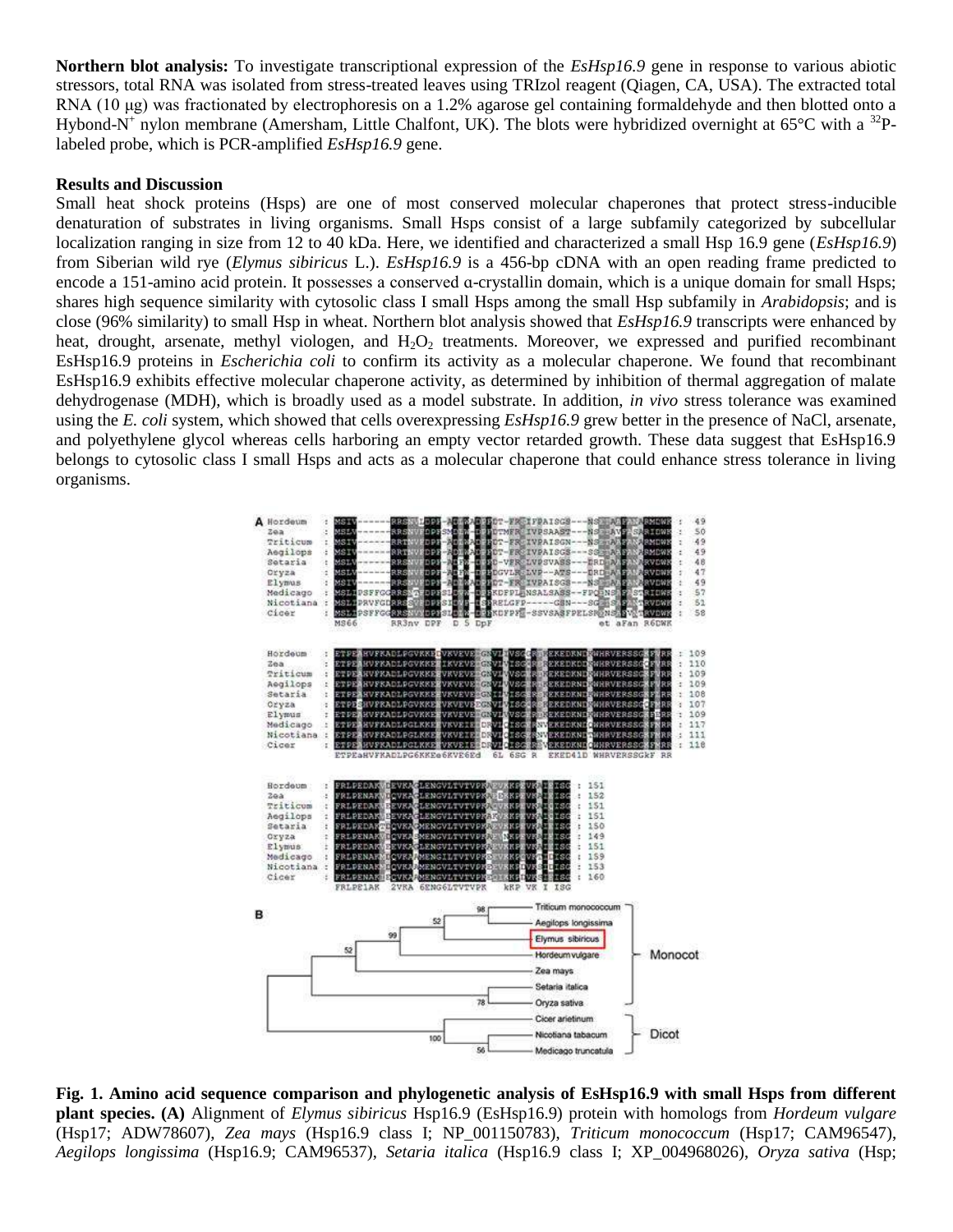



**Fig. 2. Expression of EsHsp16.9 transcripts in response to abiotic stressors**. Expression of EsHsp16.9 in seedlings treated with heat (a), cold (b), salt (c), drought (d), copper (e), cadmium (f), arsenate (g), methyl viologen (h) and hydrogen peroxide (i) for 0, 1, 6, 12, 24 and 36 h. Three independent northern blot analyses were performed and the band intensity was analyzed using ImageJ. Data are mean  $\pm$  SE (n = 3)

#### **Conclusion**

Siberian wild rye grass is an important forage crop in northern Asia and has strong adaptability to unfavorable environments. Here, we screened for useful genetic materials from Siberian wild rye by DEG analysis using the genefishing technique. Using this approach, we identified a small Hsp 16.9 (EsHsp16.9) which we isolated, successfully cloned, and categorized as falling into the cytosolic class I subfamily. Enhanced expression of *EsHsp16.9* transcripts were also confirmed under various environmental stressors. Small Hsp genes are found in various organisms including plants, act as molecular chaperones to protect cellular proteins against damage from diverse stressors, and have been known to induce stress tolerance. Using a recombinant protein expression system in *E. coli*, we expressed and purified recombinant EsHsp16.9 protein and found that it effectively exhibited molecular chaperone activity to protect thermal aggregation of malate dehydrogenase. We also revealed that *E. coli* cells expressing EsHsp16.9 exhibited better growth under salt,